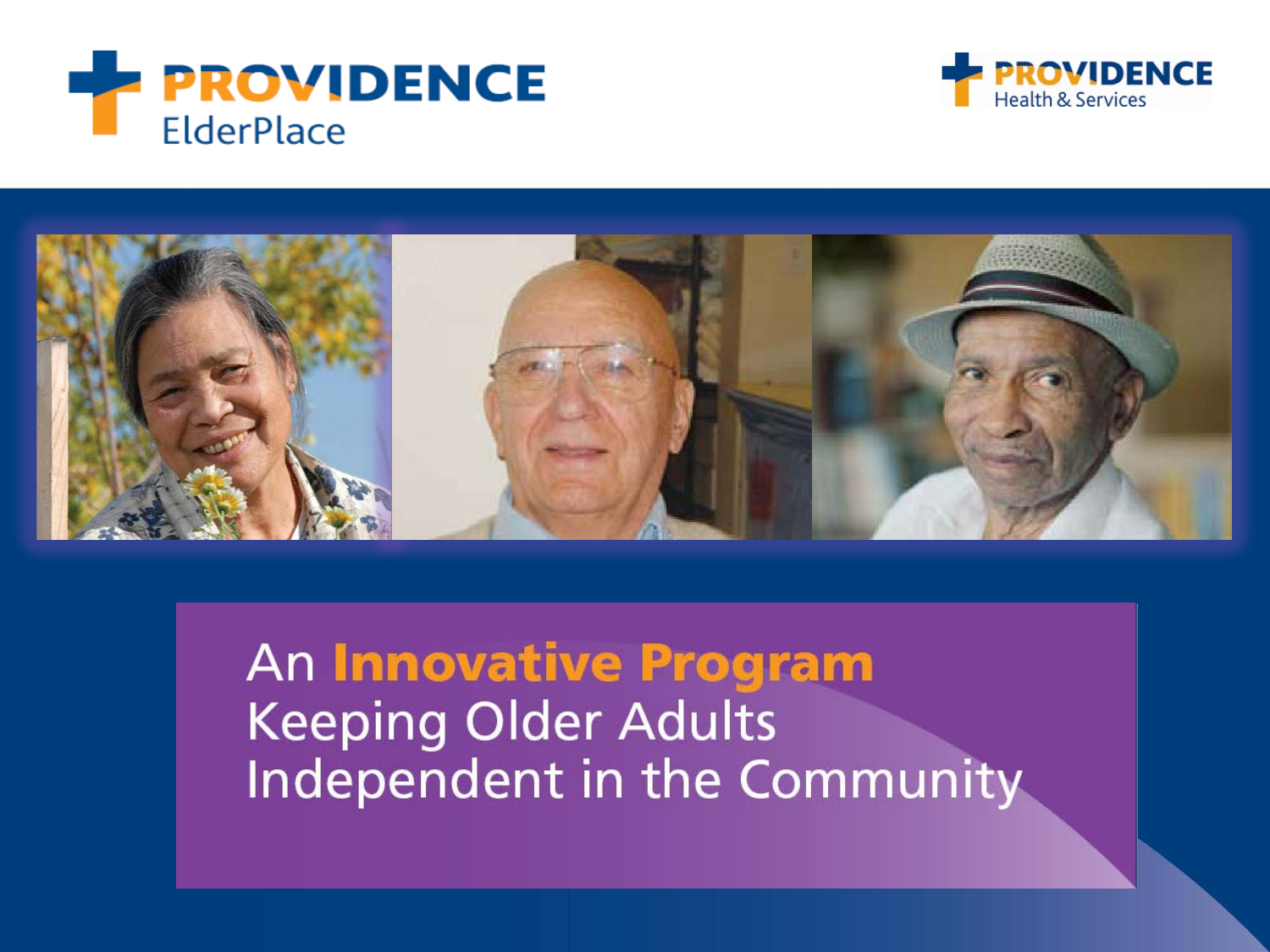

#### What is PACE?



**Program of All-Inclusive**

## **Care for the**

# **Elderly**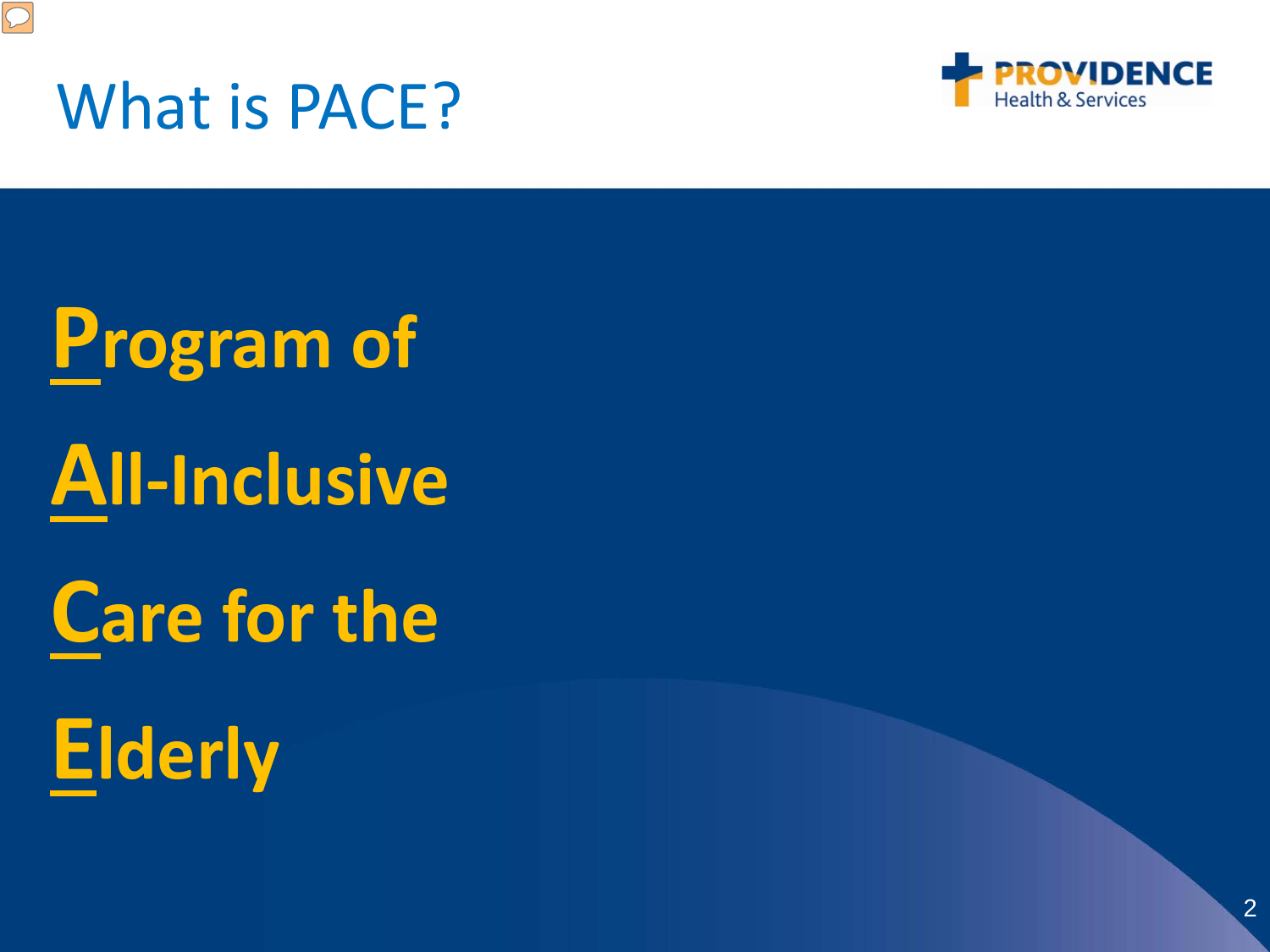



- Preserve the seniors independence
- Provide Excellent coordinated medical care
- Help our participant stay in their home in their communities as long as possible.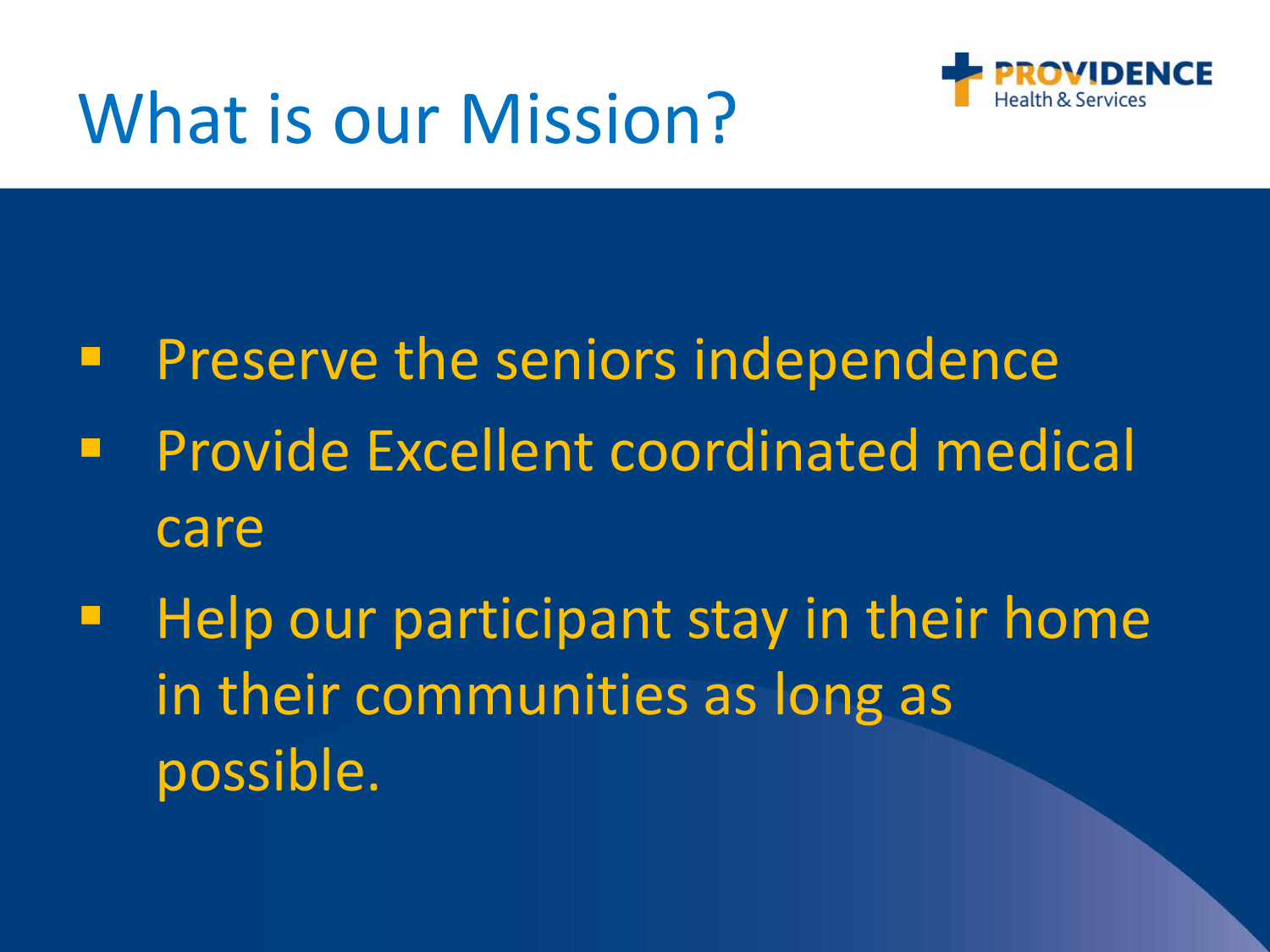

#### How does PACE work?

Care is highly-coordinated and managed Interdisciplinary Team (IDT)

- Board Certified Geriatric Physician and NP
- Nurse Case Manager
- Therapists (Physical, Occupational, Recreational)
- Registered Dietician
- Social Workers
- Chaplain
- Personal Care Attendant (CNA)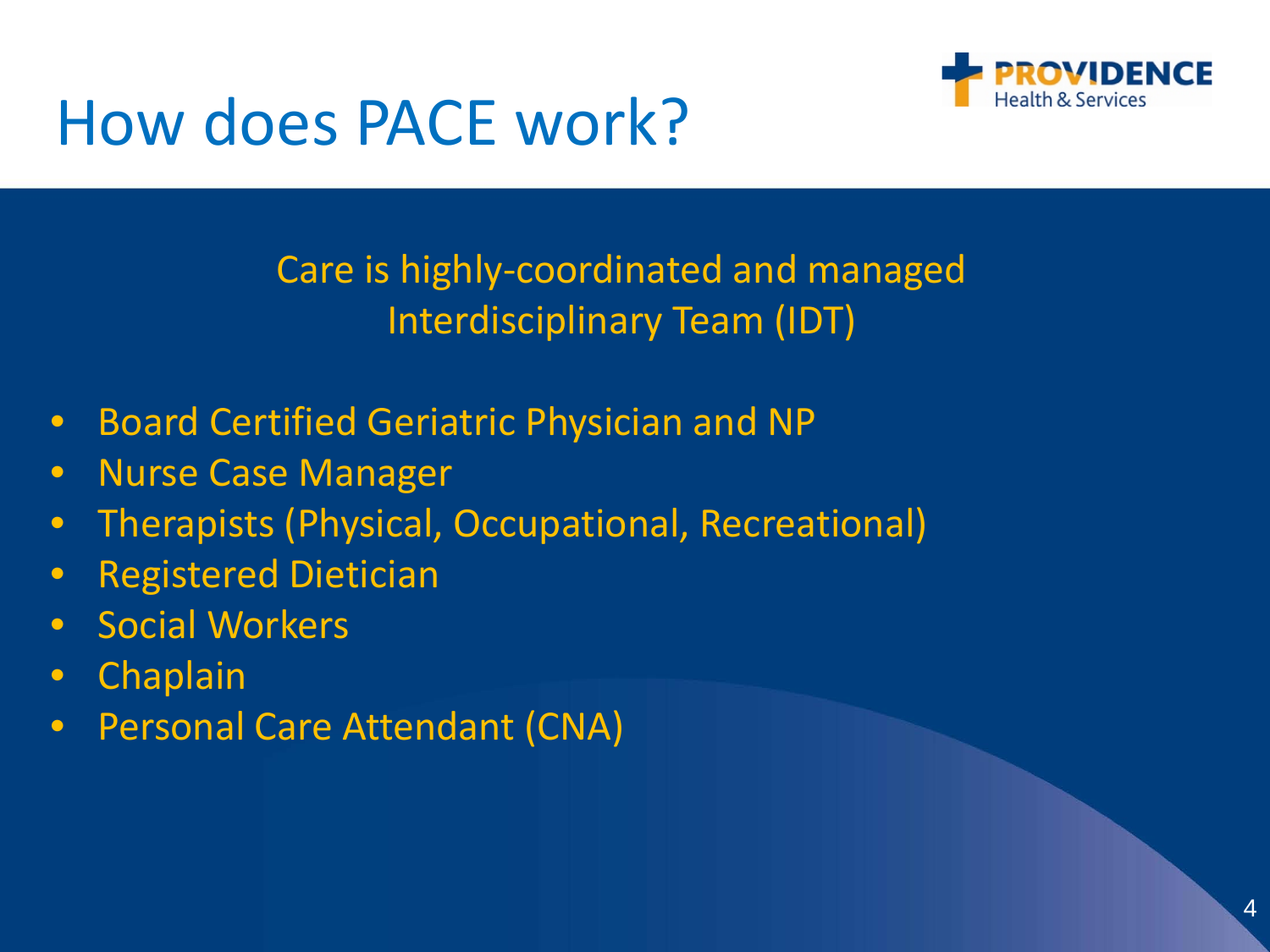#### How is PACE funded?





Medicare Monthly Medicard Monthly licare IVICTO<br>Premium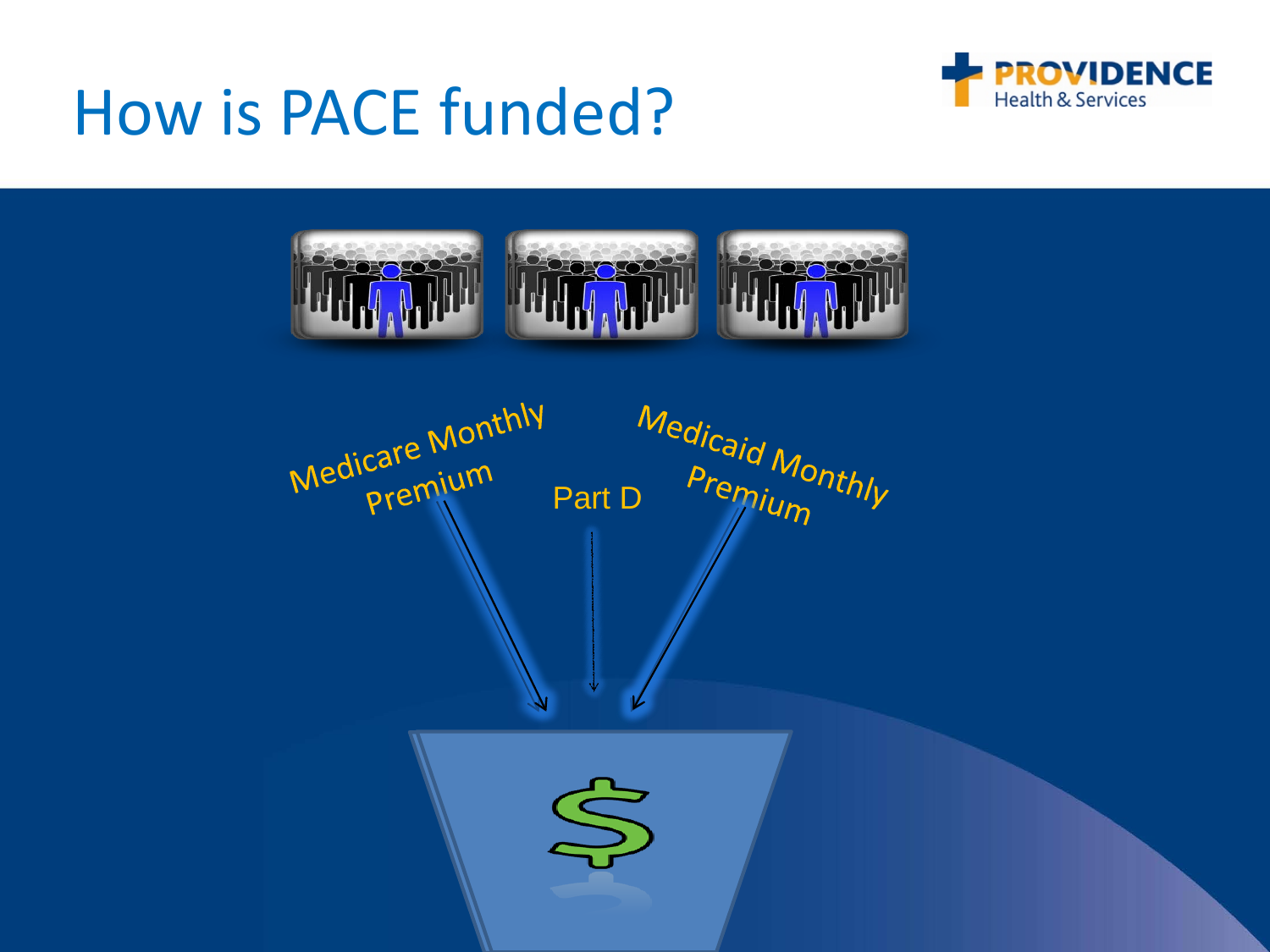

#### What do PACE services include?

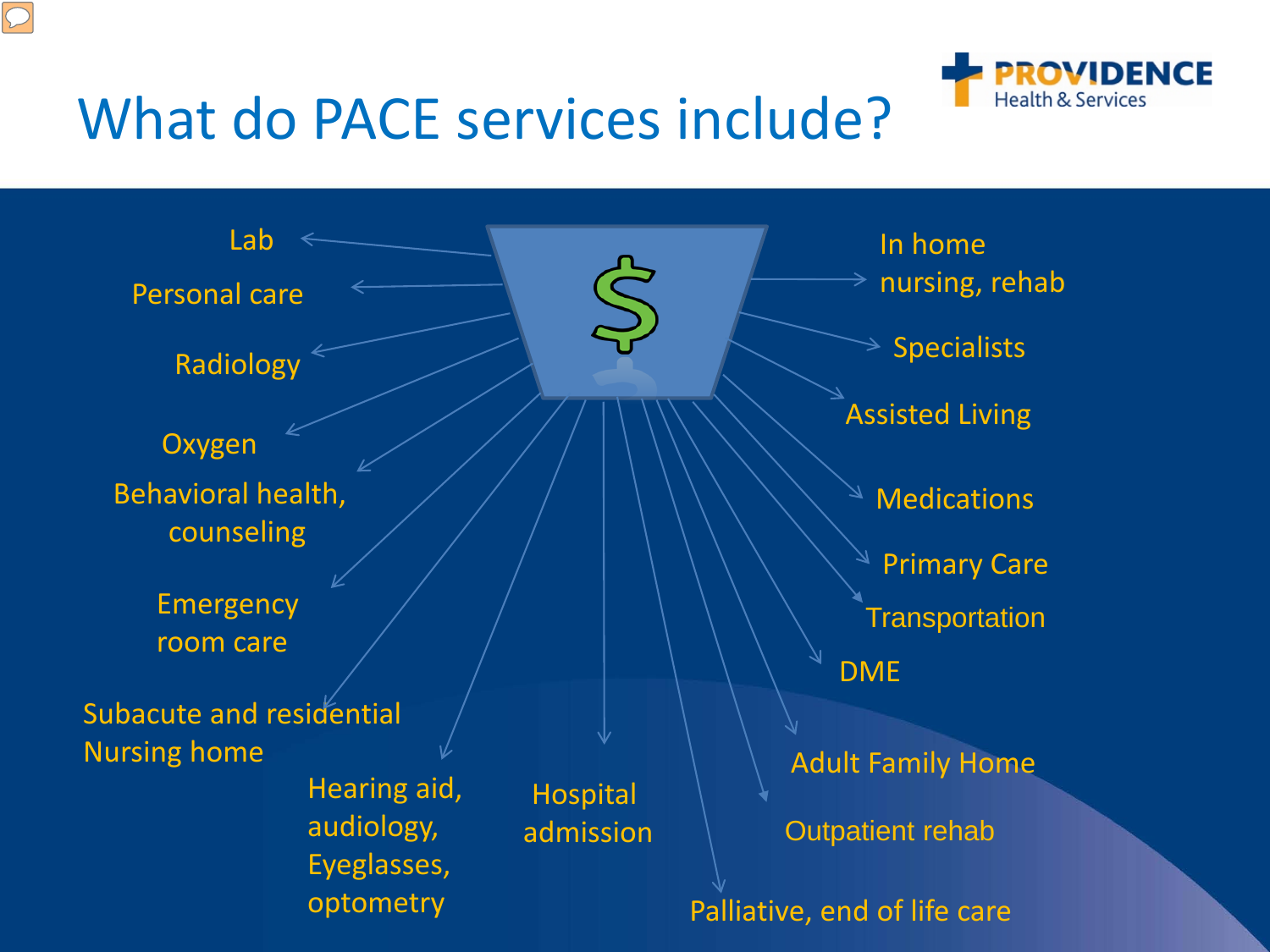What are enrollment criteria?





•Certified by the State as eligible for nursing home level of care

• Lives in a zip code we serve

•Medicaid and Medicare eligible *OR* able to pay a Medicaid monthly premium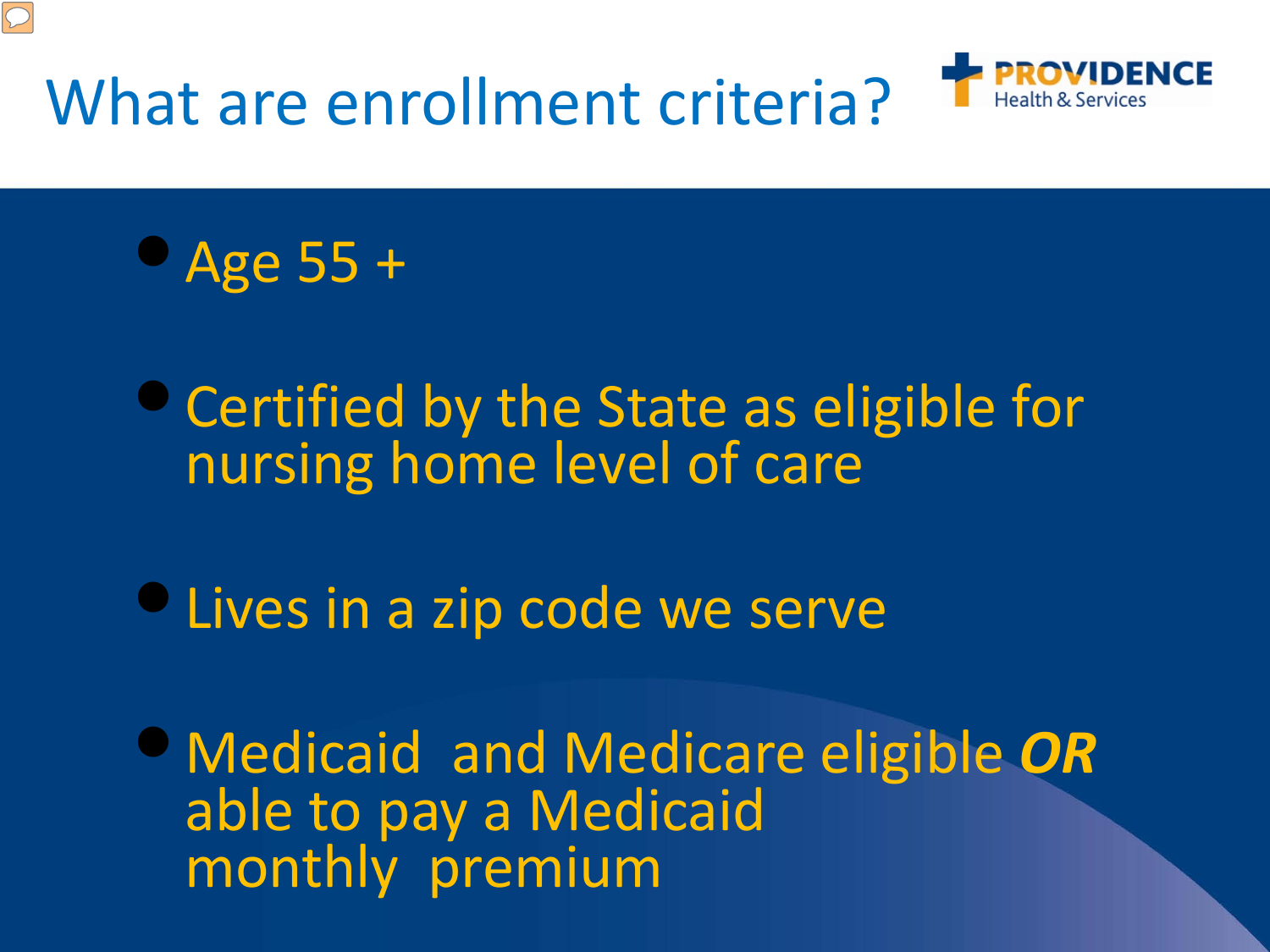



#### •Living in a safe and stable environment

•Willing to participate in a coordinated plan of care and receive all services from PACE and their contracted providers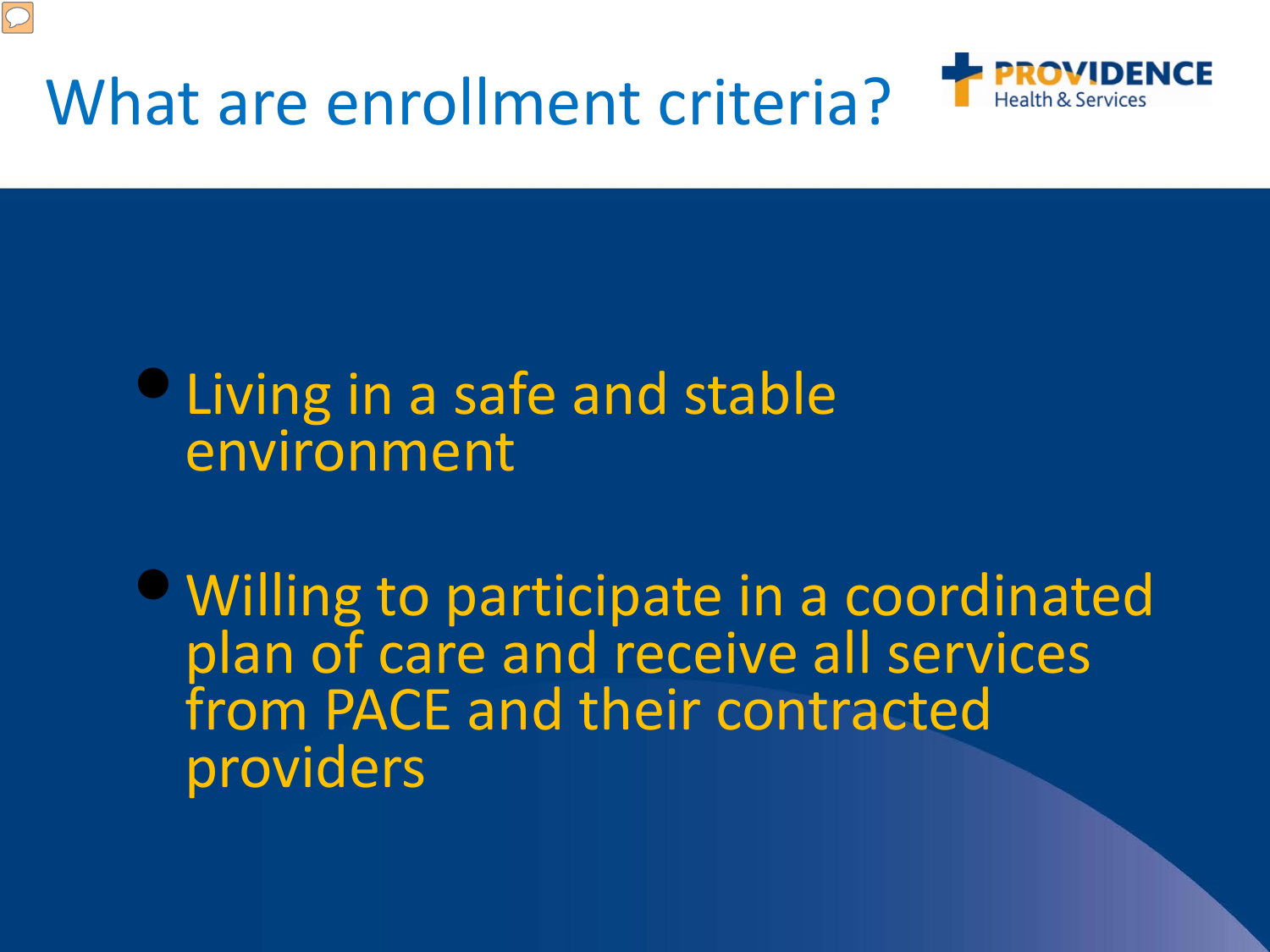

### How will you Benefit?

- Close or extensive care coordination: wounds, DM+, anticoag, chronic pain
- Benefits from ADH, community
- Support for patient and family
- ElderPlace Transportation
- No co-pays, co-insurance
- Additional benefits not covered by Medicare/Medicaid - OTCs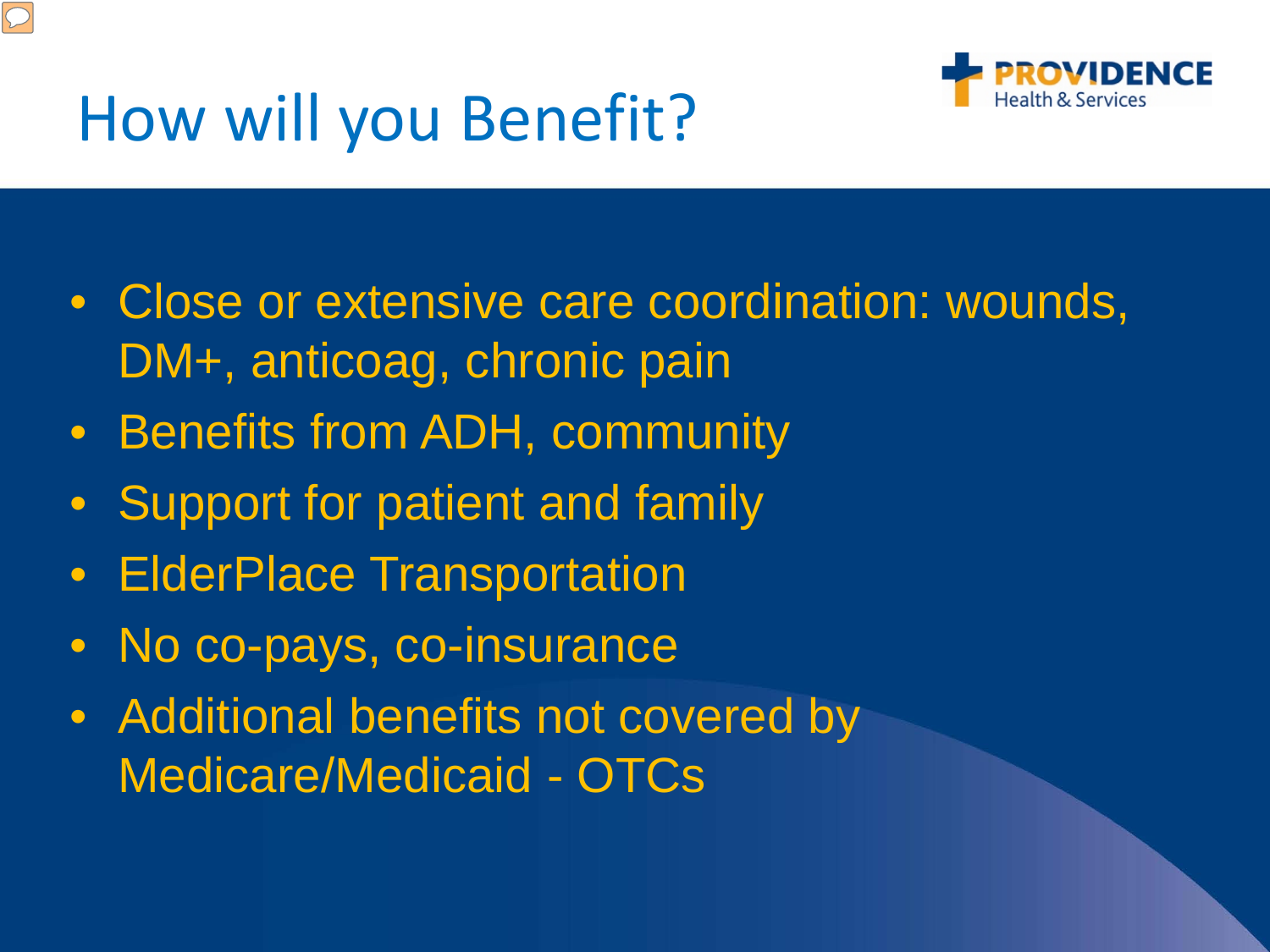

**Seattle West Seattle Redmond Kent**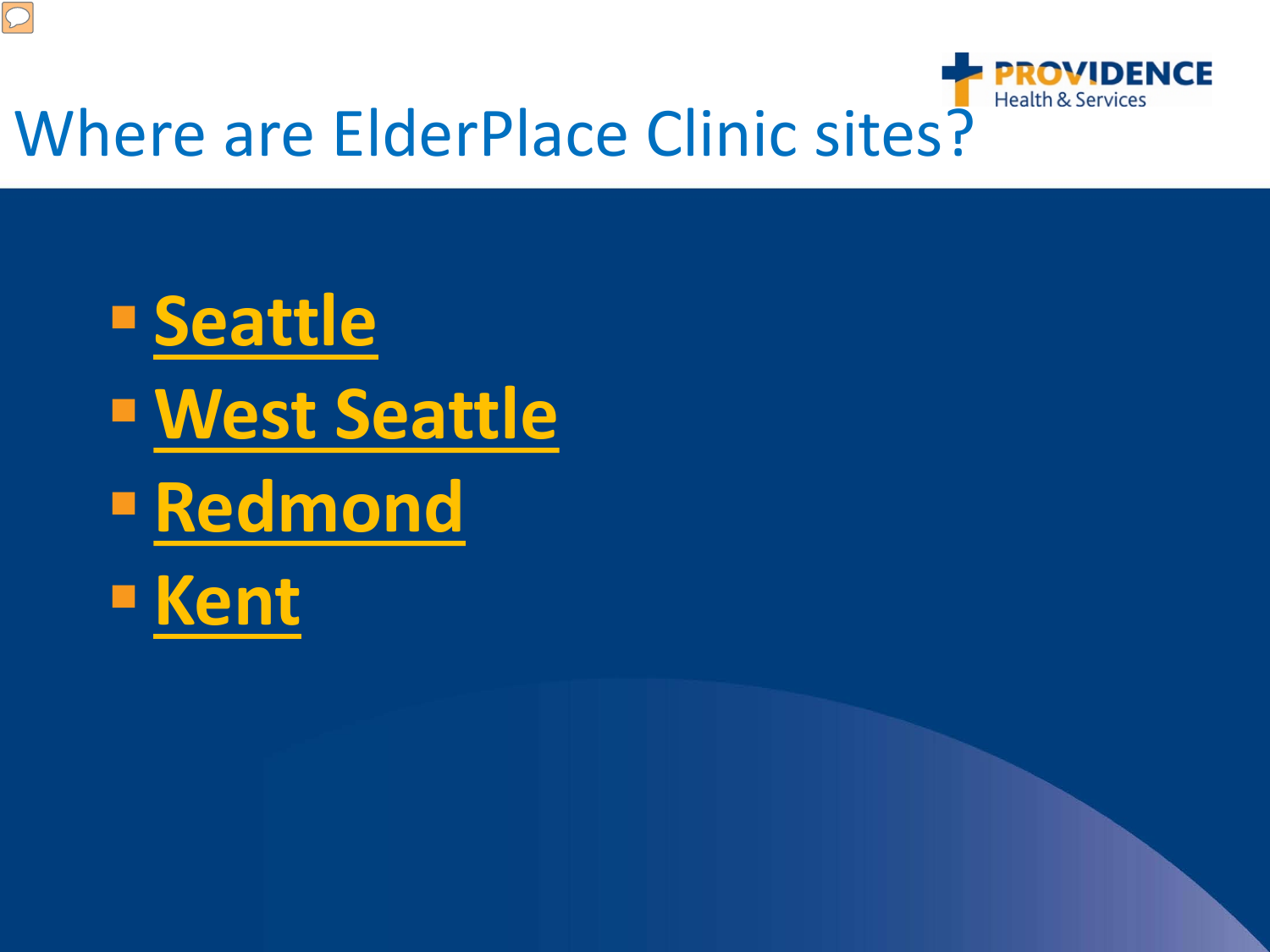

 $\boxed{\bigcirc}$ 



# •**Call 206-320-5325**